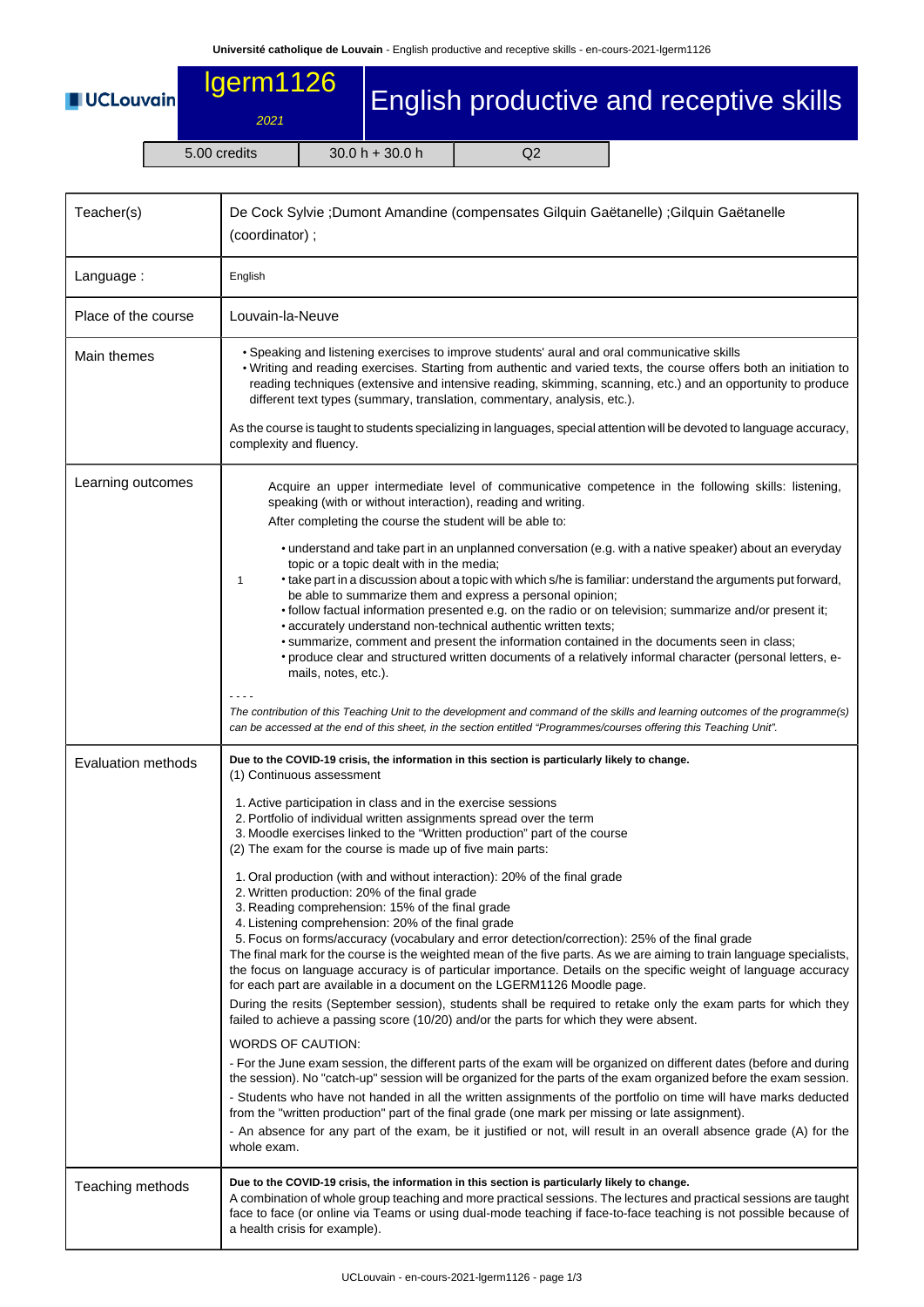**Université catholique de Louvain** - English productive and receptive skills - en-cours-2021-lgerm1126

| Content                        | • Listening exercises<br>• Pronunciation exercises<br>• Conversation activities (e.g. role plays, games, presentations followed by discussions)<br>• Introduction to effective reading techniques<br>• Reading for Meaning<br>• Introduction to different types of writing (with a focus on the argumentative essay) and their respective linguistic<br>specificities<br>. Writing of different types of writing (email, paragraph, argumentative essay, etc.) through, among others, a<br>portfolio of texts |
|--------------------------------|---------------------------------------------------------------------------------------------------------------------------------------------------------------------------------------------------------------------------------------------------------------------------------------------------------------------------------------------------------------------------------------------------------------------------------------------------------------------------------------------------------------|
| Inline resources               | Moodle                                                                                                                                                                                                                                                                                                                                                                                                                                                                                                        |
| Bibliography                   | Gairns, R. & Redman, S. (2008). Oxford Word Skills (Advanced). Oxford University Press.                                                                                                                                                                                                                                                                                                                                                                                                                       |
| Faculty or entity in<br>charge | <b>ELAL</b>                                                                                                                                                                                                                                                                                                                                                                                                                                                                                                   |